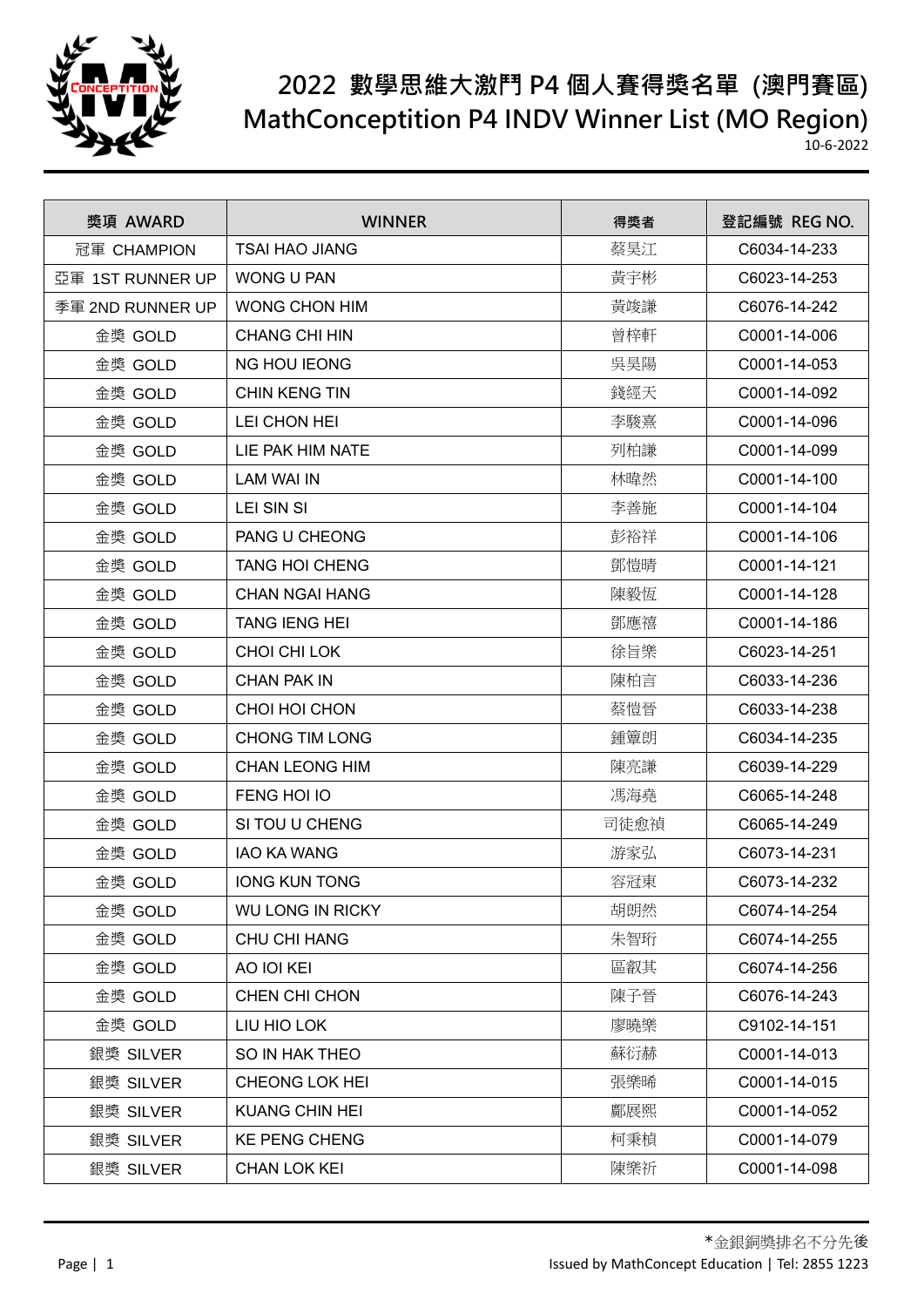

| 獎項 AWARD  | <b>WINNER</b>               | 得獎者    | 登記編號 REG NO. |
|-----------|-----------------------------|--------|--------------|
| 銀獎 SILVER | <b>CHEANG TONG HIM</b>      | 鄭董謙    | C0001-14-103 |
| 銀獎 SILVER | <b>CHEONG CHI LOK</b>       | 張梓樂    | C0001-14-108 |
| 銀獎 SILVER | <b>TSANG CHI HOU MARCUS</b> | 曾子皓    | C0001-14-109 |
| 銀獎 SILVER | <b>CHEANG CHEONG MENG</b>   | 鄭昌銘    | C0001-14-113 |
| 銀獎 SILVER | <b>NG KUAN HOU</b>          | 吳鈞豪    | C0001-14-114 |
| 銀獎 SILVER | <b>LAM IAN TONG</b>         | 林欣潼    | C0001-14-119 |
| 銀獎 SILVER | <b>LAO KA CHENG</b>         | 劉伽晴    | C0001-14-122 |
| 銀獎 SILVER | <b>CHAN CHON HEI</b>        | 陳駿希    | C0001-14-129 |
| 銀獎 SILVER | LAO HOU HIN                 | 柳浩軒    | C0001-14-140 |
| 銀獎 SILVER | <b>HU ANNE</b>              | Yuyang | C0001-14-159 |
| 銀獎 SILVER | <b>TANG HOU IN</b>          | 鄧皓然    | C6008-14-260 |
| 銀獎 SILVER | <b>WONG KIN FAI</b>         | 黃健輝    | C6008-14-262 |
| 銀獎 SILVER | <b>CHAN CHI IEONG</b>       | 陳梓陽    | C6011-14-273 |
| 銀獎 SILVER | LI ZEJIA                    | 李澤佳    | C6011-14-274 |
| 銀獎 SILVER | <b>LUK HIM VICENTE</b>      | 陸謙     | C6019-14-203 |
| 銀獎 SILVER | <b>LAM KUAN HOU</b>         | 林鈞灝    | C6023-14-252 |
| 銀獎 SILVER | <b>GAN HOI KEI</b>          | 甘海琦    | C6026-14-193 |
| 銀獎 SILVER | <b>LI AUSTIN</b>            | 李睿     | C6027-14-209 |
| 銀獎 SILVER | FU KA HEI                   | 傅嘉晞    | C6033-14-237 |
| 銀獎 SILVER | <b>LAM MAN HIN</b>          | 林文軒    | C6034-14-234 |
| 銀獎 SILVER | HO CHENG CHI                | 何正持    | C6035-14-210 |
| 銀獎 SILVER | <b>MA KA LONG</b>           | 馬嘉朗    | C6035-14-212 |
| 銀獎 SILVER | <b>LEONG CHON HEI</b>       | 梁晉禧    | C6037-14-266 |
| 銀獎 SILVER | NG HO KIO                   | 吳可喬    | C6037-14-267 |
| 銀獎 SILVER | <b>DENG CHI YAN</b>         | 鄧智仁    | C6039-14-228 |
| 銀獎 SILVER | <b>CHONG EASON</b>          | 鍾逸順    | C6044-14-218 |
| 銀獎 SILVER | <b>ZHONG CHIO PENG</b>      | 鍾釗平    | C6076-14-244 |
| 銀獎 SILVER | <b>CHONG CHI SAM</b>        | 鍾智森    | C9101-14-130 |
| 銀獎 SILVER | <b>WU ELLIE</b>             | 胡綽桐    | C9101-14-161 |
| 銀獎 SILVER | <b>LAO IAN LONG</b>         | 劉昕朗    | C9102-14-081 |
| 銀獎 SILVER | <b>CHIO JOHNNY</b>          | 趙泰龍    | C9102-14-086 |
| 銀獎 SILVER | YANG JASMINE                | 楊武靜    | C9102-14-152 |
| 銀獎 SILVER | <b>HAYDEN KWAN</b>          | 關亭希    | C9102-14-158 |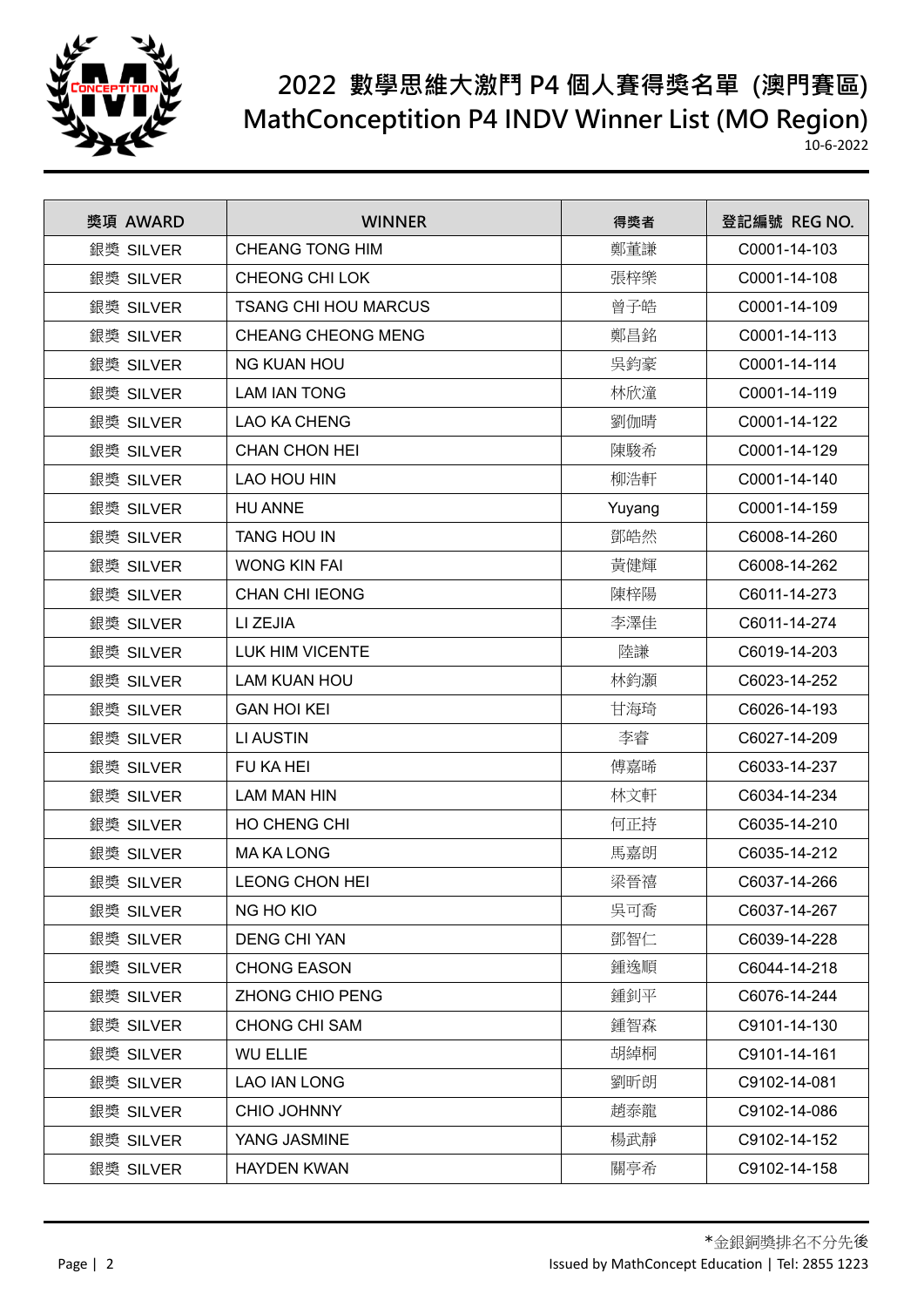

| 獎項 AWARD  | <b>WINNER</b>              | 得獎者 | 登記編號 REG NO. |
|-----------|----------------------------|-----|--------------|
| 銀獎 SILVER | DO ESPIRITO SANTO ISAAC    | 杜藝誠 | C9102-14-162 |
| 銀獎 SILVER | LEI LAM IP                 | 李林燁 | C9105-14-066 |
| 銀獎 SILVER | <b>CHAN CHON HOU</b>       | 陳晉浩 | C9105-14-141 |
| 銅獎 BRONZE | LOK MENG TAK FERNANDO      | 駱明德 | C0001-14-009 |
| 銅獎 BRONZE | CHOI HOK IOI               | 蔡學睿 | C0001-14-010 |
| 銅獎 BRONZE | <b>NG U KIO</b>            | 吳羽喬 | C0001-14-018 |
| 銅獎 BRONZE | <b>LEUNG CHEUK LONG</b>    | 梁倬朗 | C0001-14-039 |
| 銅獎 BRONZE | DENG U HEI                 | 鄧羽希 | C0001-14-044 |
| 銅獎 BRONZE | CHAN MARCUS YU PONG        | 陳裕邦 | C0001-14-055 |
| 銅獎 BRONZE | <b>FANG HOULAM</b>         | 方浩霖 | C0001-14-062 |
| 銅獎 BRONZE | WONG CHON LONG             | 黃俊龍 | C0001-14-063 |
| 銅獎 BRONZE | <b>NG IAT LONG</b>         | 吳日朗 | C0001-14-072 |
| 銅獎 BRONZE | CHE KIN WENG               | 謝健穎 | C0001-14-078 |
| 銅獎 BRONZE | <b>MIAO YIP YI</b>         | 苗葉兒 | C0001-14-080 |
| 銅獎 BRONZE | <b>CHENG KING HEI</b>      | 鄭敬熹 | C0001-14-091 |
| 銅獎 BRONZE | LEI WANG HOU               | 李弘浩 | C0001-14-094 |
| 銅獎 BRONZE | <b>CHAN SEONG IEONG</b>    | 陳上揚 | C0001-14-097 |
| 銅獎 BRONZE | <b>MOY LAI KIT VINCENT</b> | 梅禮杰 | C0001-14-101 |
| 銅獎 BRONZE | <b>CHEN SOI TENG</b>       | 陳瑞婷 | C0001-14-117 |
| 銅獎 BRONZE | LEI IEOK HEI               | 李若曦 | C0001-14-118 |
| 銅獎 BRONZE | <b>HOI HOU LAM</b>         | 許昊霖 | C0001-14-120 |
| 銅獎 BRONZE | <b>WONG HONG IAN</b>       | 黃康恩 | C0001-14-135 |
| 銅獎 BRONZE | <b>CHAN HO MAN</b>         | 陳可雯 | C6005-14-241 |
| 銅獎 BRONZE | <b>CHAN CHAK SENG</b>      | 陳澤星 | C6008-14-261 |
| 銅獎 BRONZE | <b>WANG U SENG</b>         | 王宇成 | C6009-14-187 |
| 銅獎 BRONZE | <b>TOU KA LOK</b>          | 杜家樂 | C6009-14-189 |
| 銅獎 BRONZE | <b>SOU HIO FAI</b>         | 蘇曉暉 | C6019-14-205 |
| 銅獎 BRONZE | LAU NOK HEI ANGUS          | 劉諾悕 | C6025-14-246 |
| 銅獎 BRONZE | <b>JIANG IEK HEI</b>       | 江奕熙 | C6025-14-247 |
| 銅獎 BRONZE | <b>WAN KA IEONG</b>        | 萬嘉陽 | C6026-14-192 |
| 銅獎 BRONZE | CHOI CHI IAO KONSTANZ      | 蔡緻悠 | C6027-14-207 |
| 銅獎 BRONZE | <b>CHAN LOK LAM</b>        | 陳洛霖 | C6030-14-199 |
| 銅獎 BRONZE | <b>TANG CHI CHONG</b>      | 鄧子翀 | C6035-14-211 |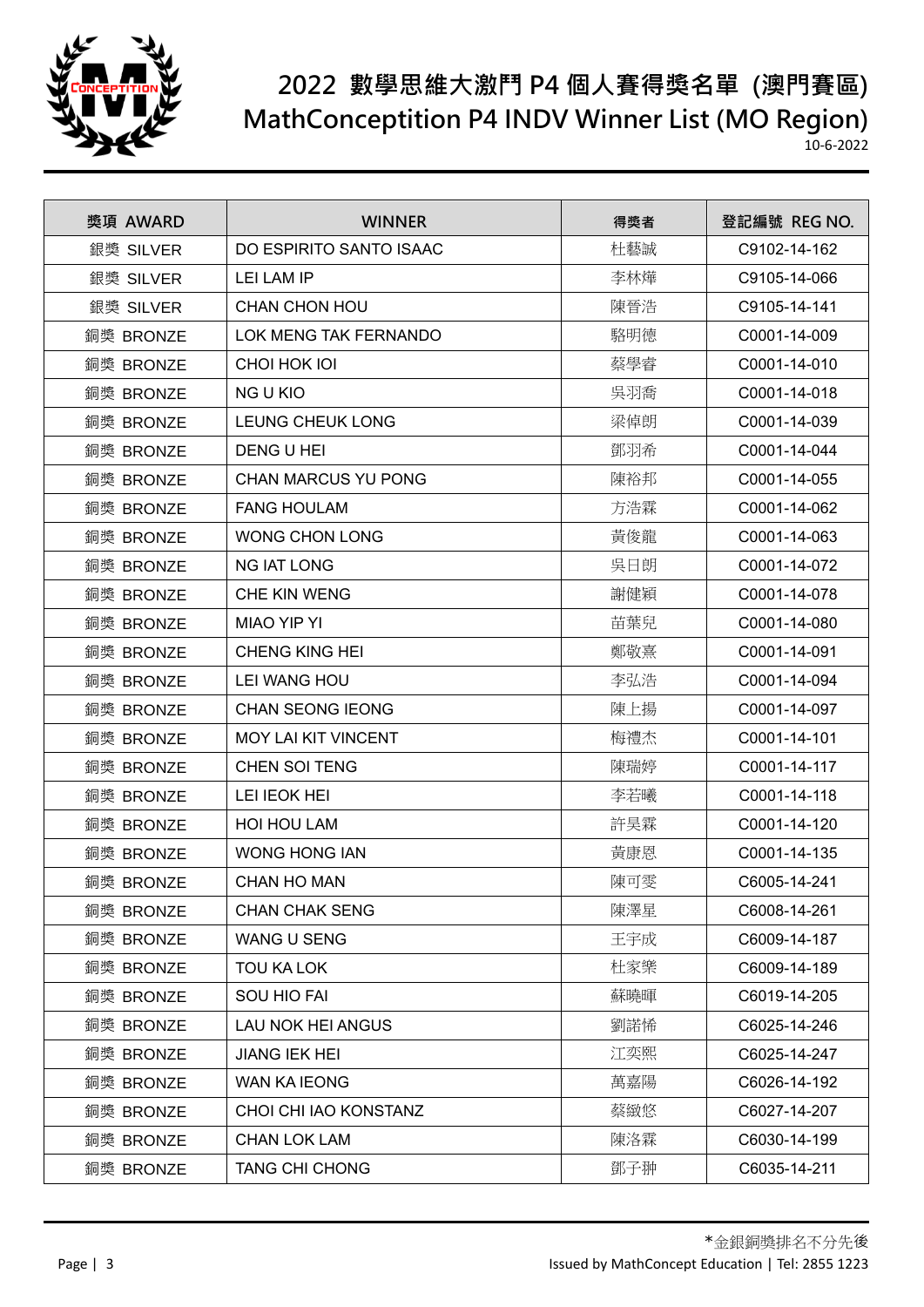

| 獎項 AWARD  | <b>WINNER</b>          | 得獎者 | 登記編號 REG NO. |
|-----------|------------------------|-----|--------------|
| 銅獎 BRONZE | XIAN IOI               | 冼睿  | C6037-14-268 |
| 銅獎 BRONZE | <b>KAM CHEOK IN</b>    | 甘焯賢 | C6039-14-227 |
| 銅獎 BRONZE | O IAN TONG             | 柯恩彤 | C6045-14-278 |
| 銅獎 BRONZE | <b>WONG IN HON</b>     | 黃彥瀚 | C6045-14-279 |
| 銅獎 BRONZE | <b>ZENG KAM IENG</b>   | 曾錦瑩 | C6050-14-220 |
| 銅獎 BRONZE | <b>WONG SAM IAO</b>    | 黃心柔 | C6050-14-222 |
| 銅獎 BRONZE | <b>CHONG NGA LAM</b>   | 鍾雅嵐 | C6051-14-263 |
| 銅獎 BRONZE | CHAN HEI WUN OTEIYA    | 陳浠桓 | C6051-14-264 |
| 銅獎 BRONZE | LO UT HEI LETISHA      | 勞悅希 | C6051-14-295 |
| 銅獎 BRONZE | LIN GHI TONG           | 林姿彤 | C6053-14-213 |
| 銅獎 BRONZE | <b>CHEONG UN SAN</b>   | 蔣宛宸 | C6054-14-291 |
| 銅獎 BRONZE | <b>CHEN TIN KEI</b>    | 陳天祺 | C6055-14-284 |
| 銅獎 BRONZE | <b>CHONG SEK WENG</b>  | 鍾錫榮 | C6058-14-195 |
| 銅獎 BRONZE | <b>CHAN WAI LONG</b>   | 陳威龍 | C6058-14-196 |
| 銅獎 BRONZE | <b>KUOK WAI KIN</b>    | 郭偉健 | C6059-14-223 |
| 銅獎 BRONZE | <b>WU CHENG FONG</b>   | 胡澄鋒 | C6065-14-250 |
| 銅獎 BRONZE | ZHENG KUAN HOU         | 鄭君豪 | C6066-14-271 |
| 銅獎 BRONZE | WONG SENG HOU          | 黃昇濠 | C6073-14-230 |
| 銅獎 BRONZE | <b>CHEANG TORRES</b>   | 鄭逸朗 | C9101-14-075 |
| 銅獎 BRONZE | HO HO YIN              | 何浩賢 | C9101-14-174 |
| 銅獎 BRONZE | <b>LEUNG HONG CHON</b> | 梁康晉 | C9102-14-004 |
| 銅獎 BRONZE | <b>HO KIERCE</b>       | 何政龍 | C9102-14-035 |
| 銅獎 BRONZE | AO IEONG LONG          | 歐陽朗 | C9102-14-042 |
| 銅獎 BRONZE | CHE IOI HANG           | 謝睿恆 | C9102-14-060 |
| 銅獎 BRONZE | LAO SI HANG EUREKA     | 劉司杏 | C9102-14-073 |
| 銅獎 BRONZE | <b>LEONG KA CHON</b>   | 梁嘉晉 | C9102-14-102 |
| 銅獎 BRONZE | CHAN CHON IP           | 陳俊燁 | C9102-14-111 |
| 銅獎 BRONZE | KWOK IO SAN, TORRES    | 郭耀燊 | C9102-14-115 |
| 銅獎 BRONZE | LOU CHI IAN            | 盧祉因 | C9102-14-144 |
| 銅獎 BRONZE | <b>LEONG CHI HIN</b>   | 梁誌軒 | C9102-14-148 |
| 銅獎 BRONZE | <b>CHAN UN CHON</b>    | 陳鉉津 | C9102-14-173 |
| 銅獎 BRONZE | <b>NG IEK IAO</b>      | 吳翊瑈 | C9103-14-005 |
| 銅獎 BRONZE | LO ANGUS               | 羅俊然 | C9103-14-037 |